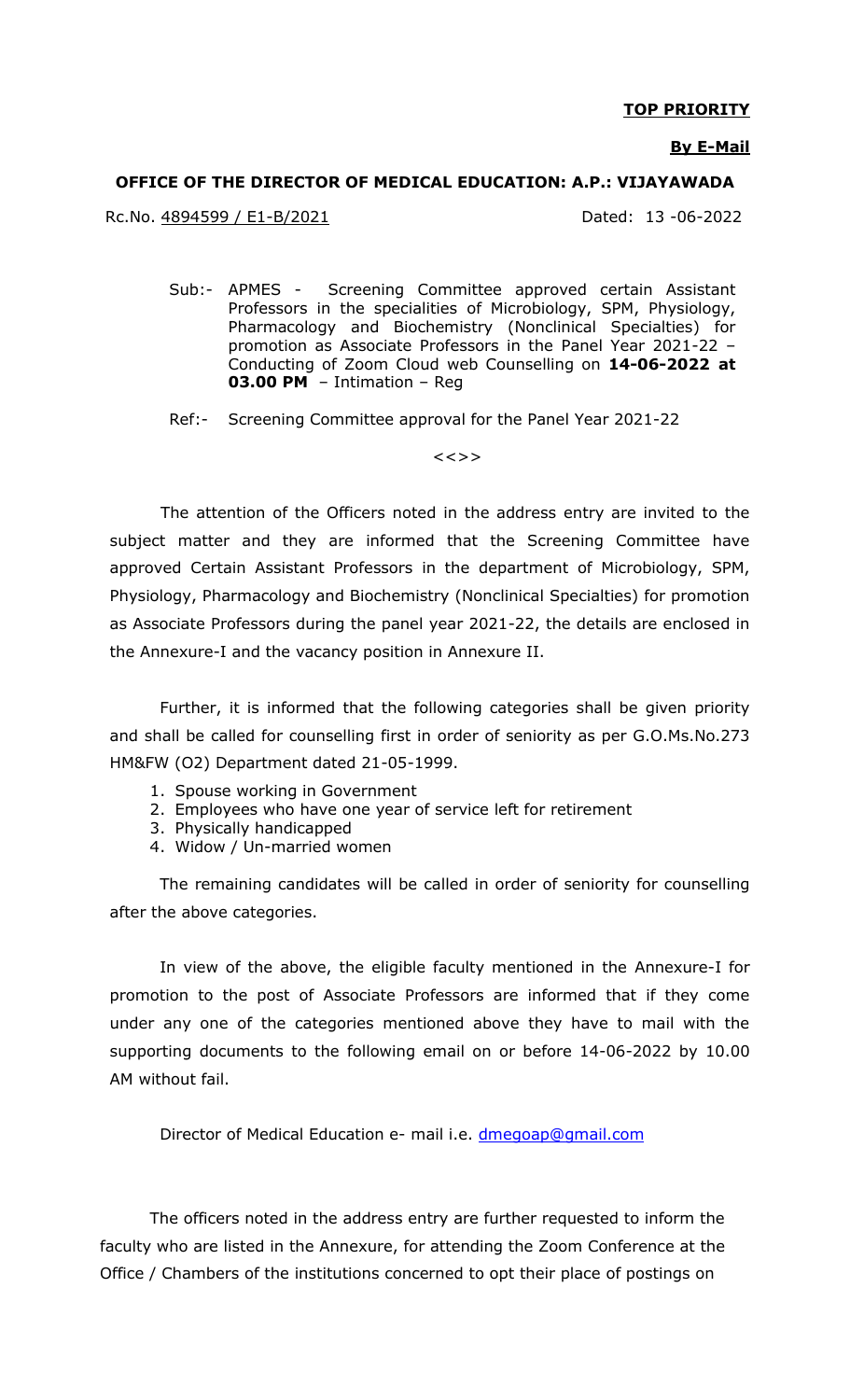promotion as Associate Professors **on 14 -06-2022 at 03.00 PM** onwards, and they have to follow the instructions given below:

INSTRUCTIONS TO BE FOLLOWED TO PARTICIPATE IN THE ZOOM CONFERENCE:

- 1. Download the Zoom Cloud App from Play store and prepare to join the Zoom Conference in the concerned Principals / Superintendents offices.
- 2. Zoom Cloud meeting Link will be sent to the mobile number and email of the Principals of concerned Medical Colleges / Superintendents of Government Teaching Hospitals Ten (10) minutes before the commencement of the Zoom Counselling.

 Sd/- Dr M Raghavendra Rao Director of Medical Education

To

All the Principals of Government Medical Colleges in the State All the Superintendents of Government Teaching Hospitals in the State Copy to the CIO, O/o DME, A.P., Vijayawada with a request to keep this circular and Annexure in the DME web site.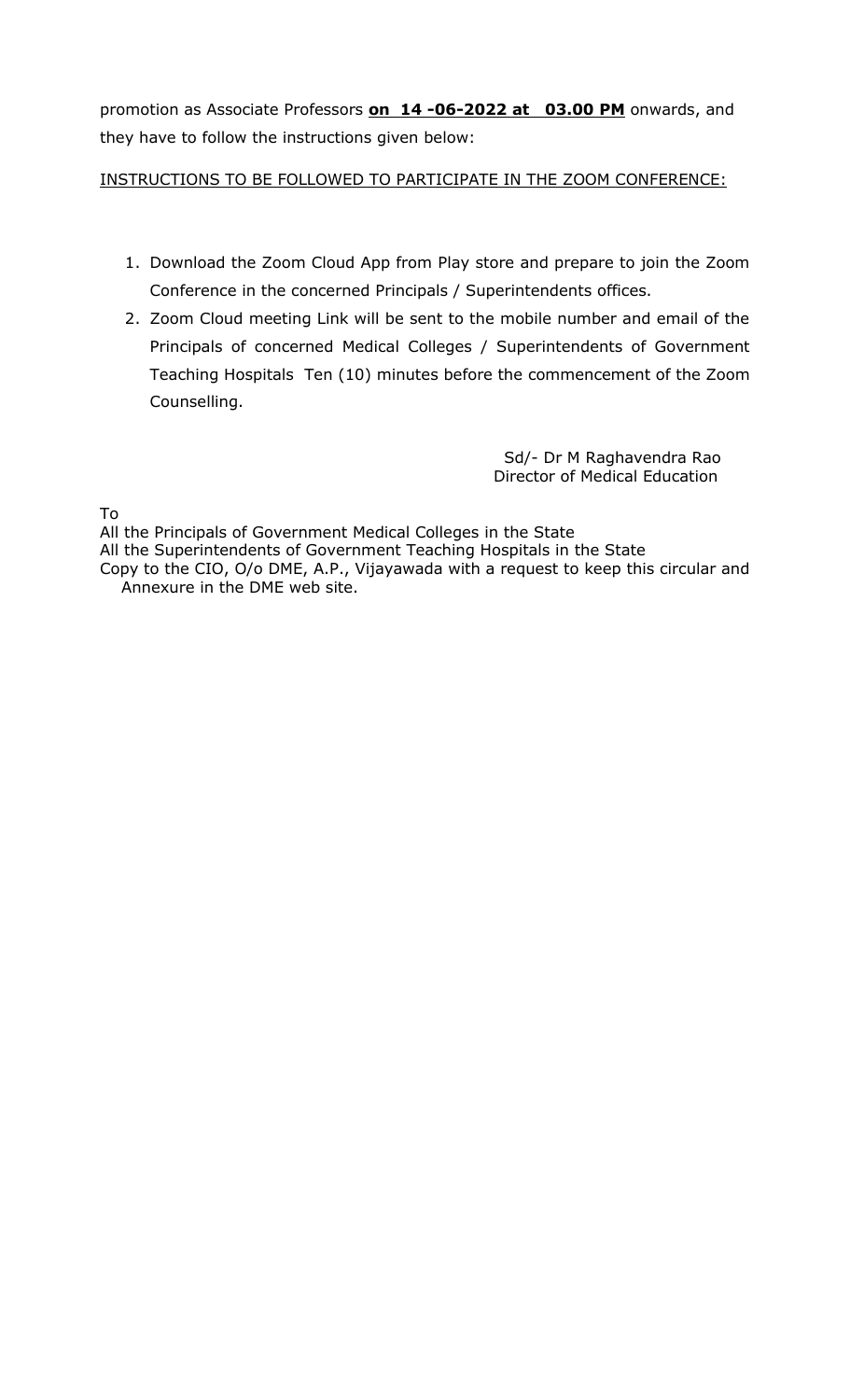# **ANNEXURE – 1**

| <b>Name of the Specialty: Microbiology</b> |                                    |                          |
|--------------------------------------------|------------------------------------|--------------------------|
| SI.No.                                     | Name of the Assistant<br>Professor | Place of Working         |
| 1                                          | Dr.P.Kasturi                       | <b>SVMC, Tirupathi</b>   |
| 2                                          | Dr.R.Hymavathi                     | <b>GMC, Ananthapuram</b> |
| 3                                          | Dr.J.Vijayalakshmi                 | <b>GMC, Kadapa</b>       |
| 4                                          | <b>Dr.K.P.Prasad Babu</b>          | <b>GMC, Guntur</b>       |

| Name of the Specialty: SPM (Community Medicine) |                                    |                        |  |
|-------------------------------------------------|------------------------------------|------------------------|--|
| SI.No.                                          | Name of the Assistant<br>Professor | Place of Working       |  |
| 1                                               | Dr.Y.Rajendra<br><b>Prasad</b>     | <b>SMC, Vijayawada</b> |  |

| Name of the Specialty: Physiology |                                                        |               |  |
|-----------------------------------|--------------------------------------------------------|---------------|--|
| SI.No.                            | Name of the Assistant<br>Place of Working<br>Professor |               |  |
| 1                                 | <b>Dr.D.Taraka</b><br>Lakshmi                          | RMC, Kakinada |  |

| Name of the Specialty: Pharmacology |                                    |                    |  |
|-------------------------------------|------------------------------------|--------------------|--|
| SI.No.                              | Name of the Assistant<br>Professor | Place of Working   |  |
|                                     | Dr.M.Jahansi Rani                  | AMC, Visakhapatnam |  |

| Name of the Specialty: Biochemistry |                                    |                  |  |
|-------------------------------------|------------------------------------|------------------|--|
| SI.No.                              | Name of the Assistant<br>Professor | Place of Working |  |
| 1                                   | Dr.J.Helena RajaKumari             | GMC, Nellore     |  |
| 2                                   | Dr.C.Sujatha                       | KMC, Kurnool     |  |
| 3                                   | Dr.V.Aruna,                        | SMC, Vijayawada  |  |